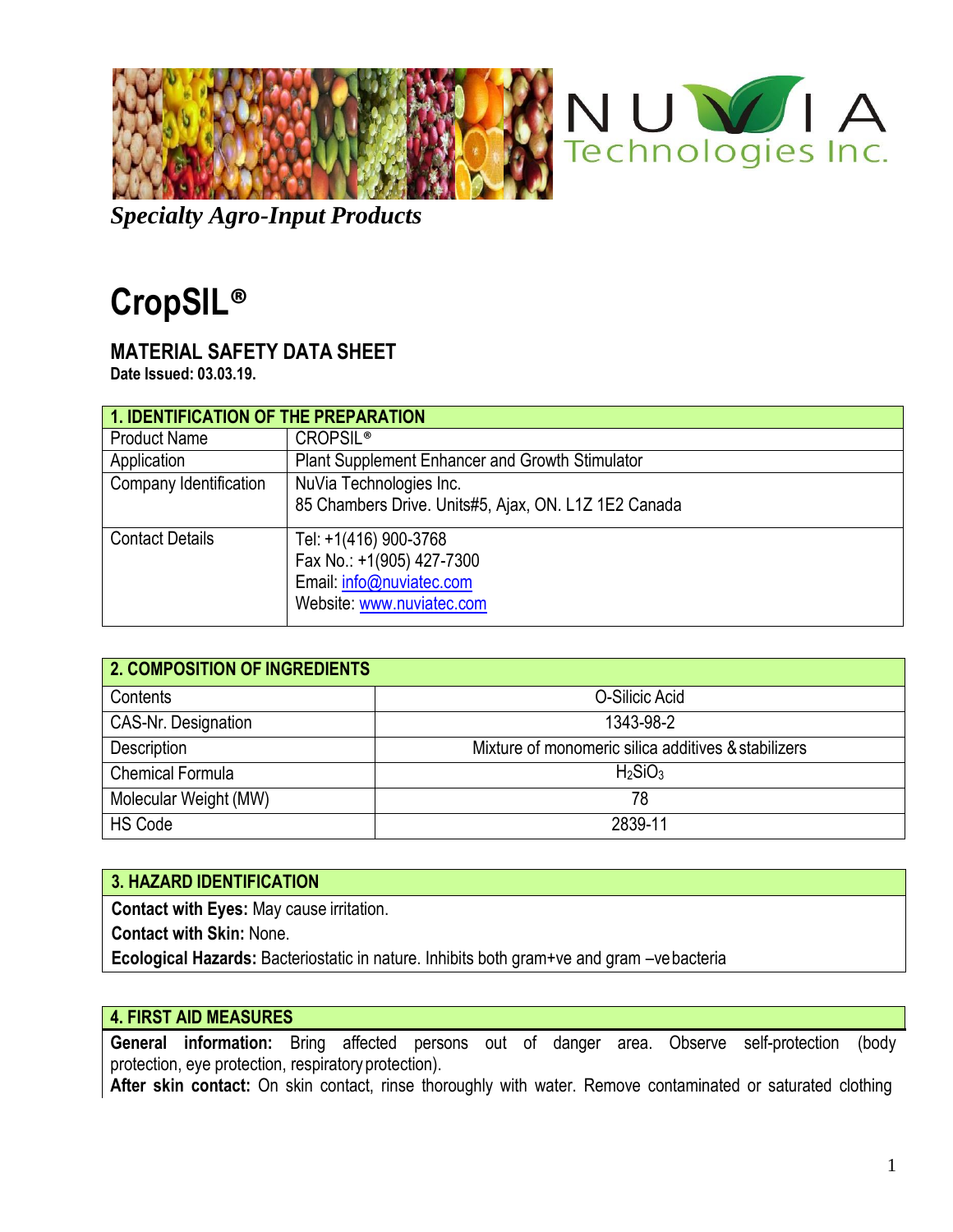immediately. If irritation persists, supply with medical care immediately. Keep warm in a comfortable position and cover with blanket.

**After eye contact:** With eye held open, thoroughly rinse immediately with plenty of water for at last 15 minutes. Remove contact lenses if easily possible. Seek medical attention ifneeded.

**After swallowing:** Have patient rinse out mouth with water. Drink plenty of salt water. Induce vomiting. Consult doctor immediately.

# **5. FIRE FIGHTING MEASURES**

- Does not contain any inflammable substance, therefore, no special firefighting measures need to be followed.
- Wear full protective clothing including chemical protectionsuit.
- Prevent run-off water from entering drains.
- If polluted water reaches drainage systems or water courses, immediately inform appropriate authorities.

## **6. ACCIDENTAL RELEASE MEASURES**

**Experience on Humans**

**Effect on Skin:** None

**Effect on eyes:** May cause irritation. Wash with plenty of water.

**Effect on ingestion:** Give stomach wash, if ingested

## **7. HANDLING AND STORAGE**

**HANDLING:** Information for safe handling

Special care is required for handling of the product to prevent contamination. Protect from impurities. Never return spilt product to original container.

**STORAGE CONDITION:** Requirement to be met by storerooms and containers: Only use polyethylene material (HDPE) bottles/containers thoroughly covered with lid. Always close container tightly after removal of product.

# **8. EXPOSURE CONTROL/PERSONAL PROTECTION**

**General Protective and hygienic measures**

**Protection of hands:** Wear protective gloves made of PVC, neoprene or naturalrubber.

**Eye protection:** Wear safety goggles.

**Body protection:** Change work clothes immediately if spilled with the product.

| 9. PHYSICAL & CHEMICAL PROPERTIES |                            |  |
|-----------------------------------|----------------------------|--|
| <b>Physical Properties</b>        |                            |  |
| Form                              | ∟iguid                     |  |
| Colour                            | Light Yellow - Light Brown |  |
| <b>Gardener Scale Value</b>       | $7 - 9$                    |  |
| Odor                              | Ammonical                  |  |
| <b>Chemical Properties</b>        |                            |  |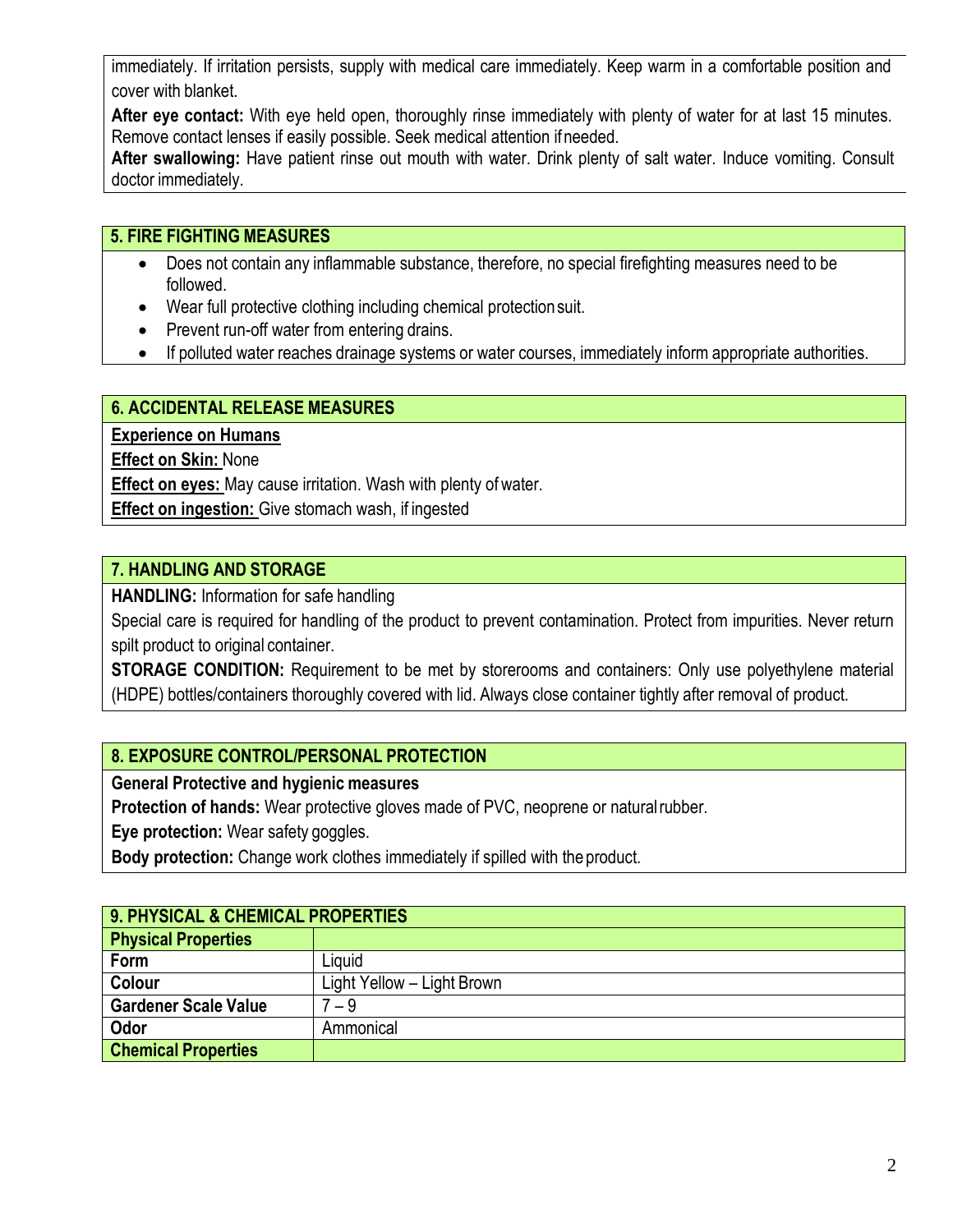| <b>Base</b>                      | Mixture of monomeric silica additives & stabilizers             |
|----------------------------------|-----------------------------------------------------------------|
| <b>Specific Gravity</b>          | $1.10 - 1.20$ kg/l                                              |
| pH                               | $13 - 14$                                                       |
| <b>Viscosity (Ford Cup No.4)</b> | 15 sec $\pm$ 5 sec                                              |
| <b>Flash Point</b>               | Not applicable as it is a water-based product                   |
| <b>Solubility</b>                | Completely miscible in water in all proportions                 |
| <b>Stability</b>                 | Stability at ambient temperature under normal conditions of use |

# **10. STABILITY AND REACTIVITY**

- Stable at Room Temperature
- It is not affected by atmospheric oxygen
- **Conditions to be avoided:** None
- **Substances to be avoided:** None
- **Reactivity:** The product is inert to most acids.
- **Solubility:** It is soluble in water in all proportions

#### **11. TOXICOLOGICAL INFORMATION**

Chronic Toxicity has not been demonstrated by **SILICICACID**

- **Silicic Acid is not listed as a carcinogen by MAK, IARC, NTP, OSHA, and ACGIH.**
- **Carcinogenicity:** No evidence of carcinogenic effects

**Teratogenicity:** No evidence of teratogenic effects

**Mutagenicity:** No evidence of mutagenic effects

**The LD50 value (Oral: Rat & Mice) is 2000 mg/kg body weight.**

### **12. ECOLOGICAL INFORMATION**

**Eco-toxicity:** None **Mobility:** Soluble in water in all proportions **Persistence and Biodegradability:** None **Risk of bioaccumulation:** None **Other adverse effects:** None

#### **13. DISPOSAL CONSIDERATIONS**

#### **Recommendation: Product**

Cannot be disposed off in the environment. Local legal regulations and permission by the responsible local legal authority are required for safe disposal of the product. Please comply with them.

#### **Unclean packaging:**

Rinse empty containers with water prior to disposal. Take decontaminated packaging to local recycling centre

#### **14. TRANSPORT INFORMATION**

Product is safe for transport by Roadways, Airways or Waterways. No special precautions need to be taken for the product with adequate packing in plastic bottles/containers – as mentioned in Section 7.